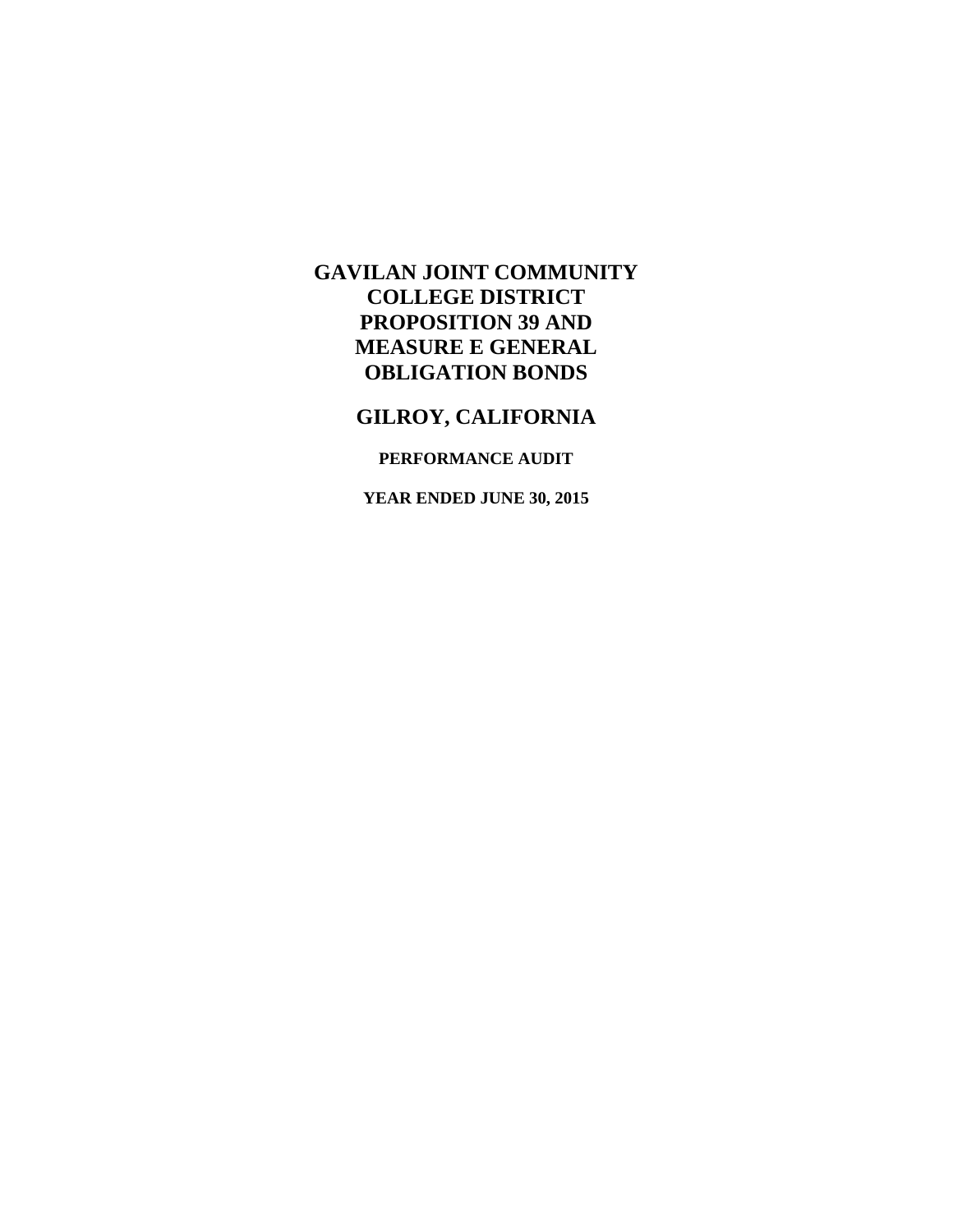### **TABLE OF CONTENTS JUNE 30, 2015**

|                                                | PAGE           |
|------------------------------------------------|----------------|
| <b>Independent Auditor's Report</b>            |                |
| Objectives                                     | $\overline{2}$ |
| Scope of the Audit                             | $\overline{2}$ |
| <b>Background Information</b>                  | $\overline{2}$ |
| <b>Procedures Performed</b>                    | $\overline{4}$ |
| Conclusion                                     | 5              |
| <b>Management Comments and Recommendations</b> | 5              |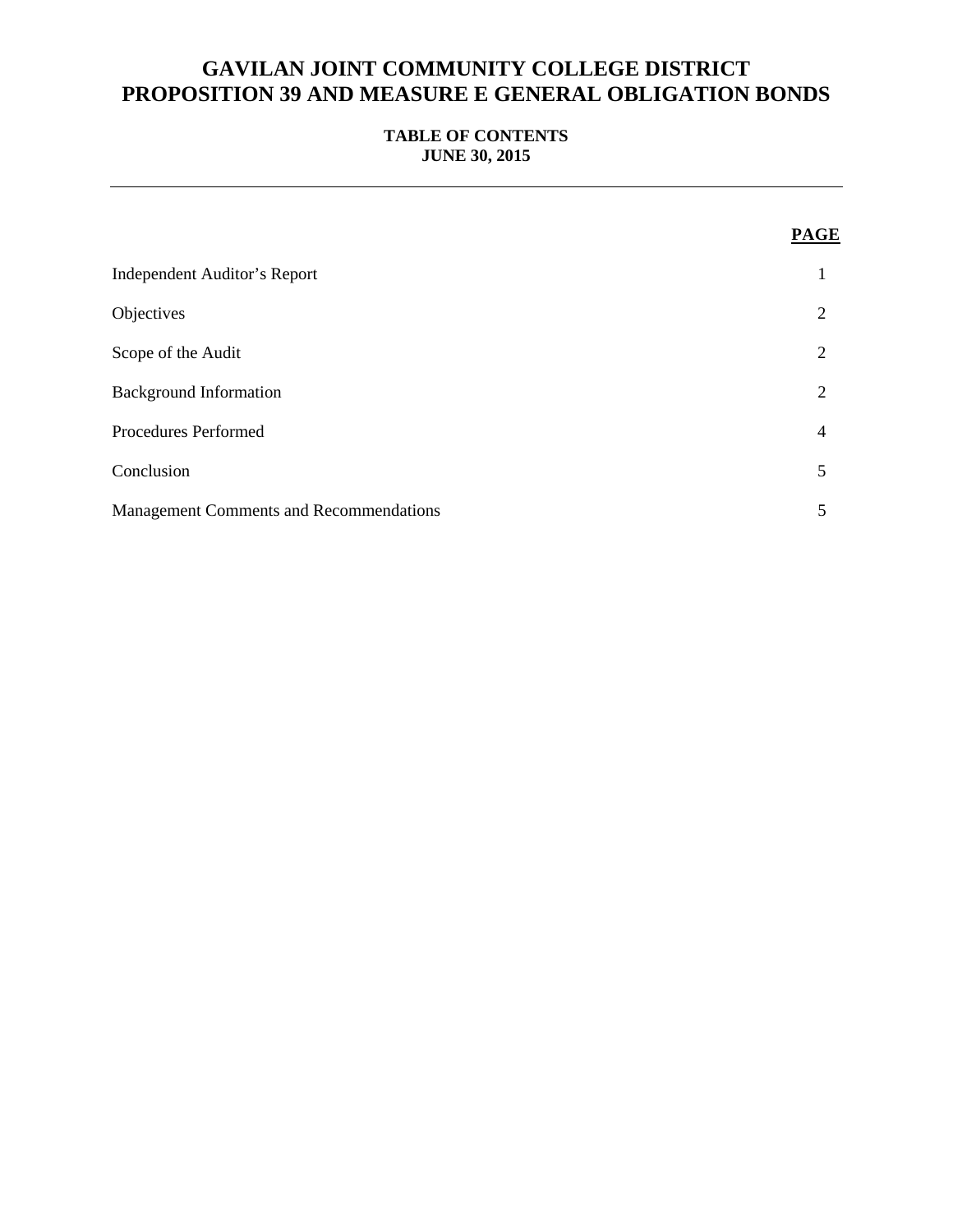

*Relax. We got this.*  $\alpha$ 

## **INDEPENDENT AUDITOR'S REPORT**

### **Bond Citizens' Oversight Committee and Board of Trustees Gavilan Joint Community College District Gilroy, California**

We have conducted a performance audit of the Gavilan Joint Community College District's (the District) Measure E General Obligation Bonds for the year ended June 30, 2015.

We conducted our performance audit in accordance with *Government Auditing Standards* issued by the Comptroller General of the United States. Those standards require that we plan and perform the audit to obtain sufficient, appropriate evidence to provide a reasonable basis for our conclusion based on our audit objectives. We believe that the evidence obtained provides a reasonable basis for the findings and conclusions based on our audit objectives.

Our audit was limited to the objectives listed on page 2 of this report, which includes determining the compliance with the performance requirements for the Proposition 39 Measure E General Obligation Bonds under the applicable provisions of Section  $1(b)(3)(C)$  of Article XIIIA of the California Constitution and Proposition 39 as they apply to the bonds and the net proceeds thereof. Management is responsible for the District's compliance with those requirements.

Solely to assist us in planning and performing our performance audit, we obtained an understanding of the internal controls of the District to determine if internal controls were adequate to help ensure the District's compliance with the requirements of Proposition 39, as specified by Section 1(b)(3)(C) of Article XIIIA of the California Constitution. Accordingly, we do not express any assurance on the internal controls.

The results of our tests indicated that, in all significant respects, the Gavilan Joint Community College District expended Measure E General Obligation Bond funds for the year ended June 30, 2015, only for the specific projects developed by the District's Board of Trustees and approved by the voters, in accordance with the requirements of Proposition 39, as specified by Section  $1(b)(3)(C)$  of Article XIIIA of the California Constitution.

Millert associates, en.

**GILBERT ASSOCIATES, INC. Sacramento, California** 

**December 22, 2015**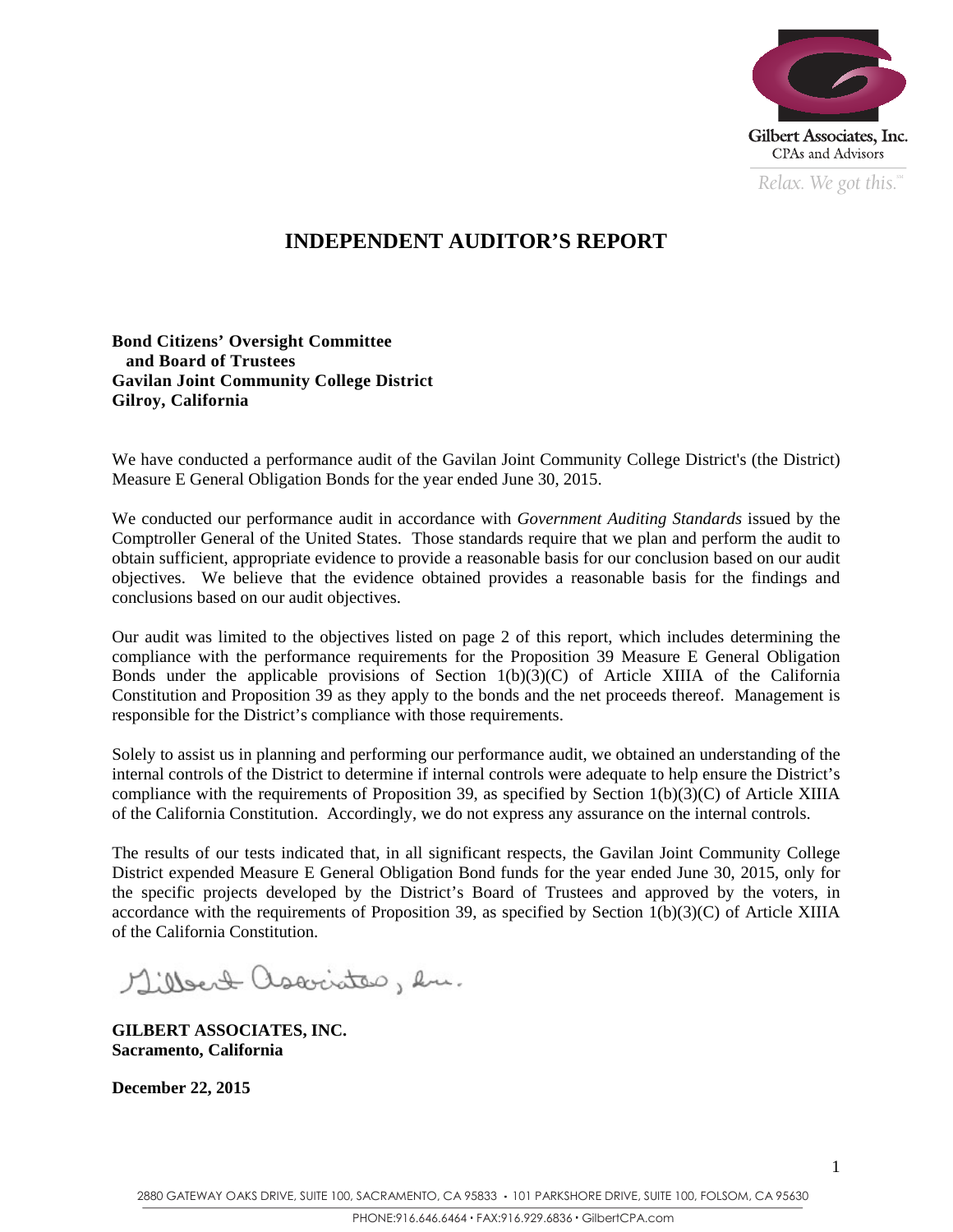### **PERFORMANCE AUDIT JUNE 30, 2015**

### **OBJECTIVES**

The objectives of our performance audit were to determine that the Gavilan Joint Community College District (District) expended Measure E General Obligation Bond funds for the year ended June 30, 2015, only for the purposes approved by the voters and only on the specific projects developed by the District's Board of Trustees, in accordance with the requirements of Proposition 39, as specified by Section 1(b)(3)(C) of Article XIIIA of the California Constitution.

#### **SCOPE OF THE AUDIT**

The District provided to us a list of all Measure E General Obligation Bond project expenditures for the year ended June 30, 2015 (the "List"), totaling \$2,600,396. The expenditures included all object and project codes associated with the Bond projects. The propriety of expenditures for capital projects and maintenance projects funded through other State or local funding sources were not included within the scope of our audit. Expenditures incurred subsequent to June 30, 2015, were not reviewed or included within the scope of our audit.

#### **BACKGROUND INFORMATION**

On November 7, 2000, California voters approved Proposition 39, the Smaller Classes, Safer Schools and Financial Accountability Act. Proposition 39 amended portions of the California Constitution to provide for the issuance of general obligation bonds by school districts, community colleges, and county offices of education "for the construction, reconstruction, rehabilitation or replacement of school facilities, including the furnishing and equipping of school facilities, or the acquisition or lease of real property for school facilities", upon approval by 55% of the electorate.

Education Code Section 15278 provides additional accountability measures:

- 1. A requirement that the school district or community college establish and appoint members to an independent citizens' oversight committee.
- 2. A requirement that the school district expend bond funds only for the purposes described in Section 1 (b)(3) of Article XIIIA of the California Constitution, and ensuring that no funds are used for any teacher or administrative salaries or other school operating expenses.
- 3. A requirement to conduct an annual independent performance audit required by Section 1 (b)(3)(C) of Article XIIIA of the California Constitution.
- 4. A requirement to conduct an annual independent financial audit required by Section 1 (b)(3)(D) of Article XIIIA of the California Constitution.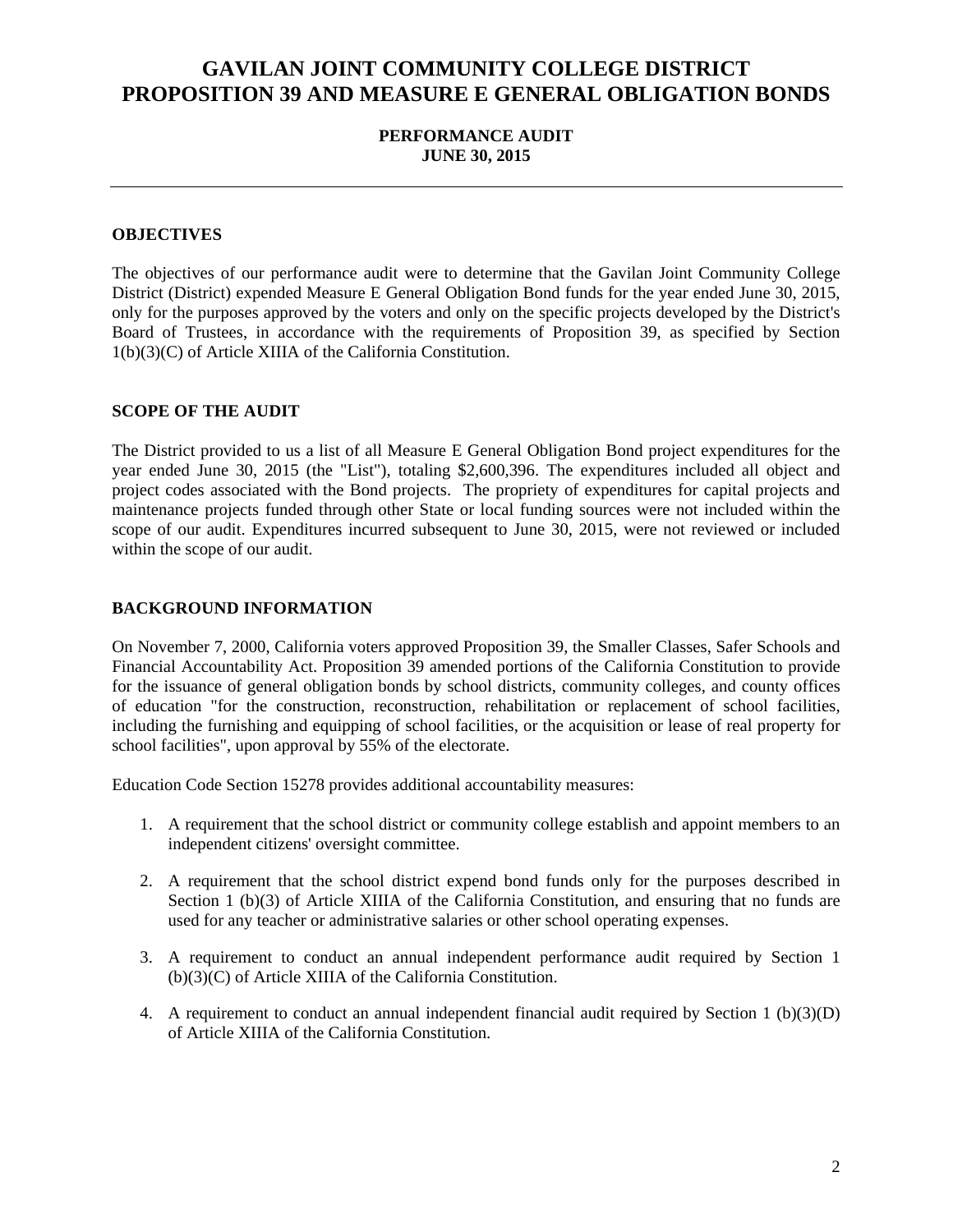### **PERFORMANCE AUDIT JUNE 30, 2015**

### **GAVILAN JOINT COMMUNITY COLLEGE DISTRICT MEASURE E GENERAL OBLIGATION BONDS**

On March 2, 2004, the electorate of the Gavilan Joint Community College District approved the \$108 million Measure E General Obligation Bonds, with greater than 55% of the votes in favor. The summarized text of the ballot language was as follows:

*"To prepare students for jobs/four-year colleges, accommodate increasing enrollment and upgrade Gavilan College campuses in Gilroy, San Benito and the Morgan Hill area by: Improving fire safety and security; Upgrading plumbing/sewer systems; Upgrading wiring for computer technology; Repairing, acquiring, constructing, equipping classrooms, buildings, libraries and sites, shall Gavilan Joint Community College District issue \$108,000,000 in bonds at legal rates with citizen oversight, guaranteed annual audits, no money for administrators' salaries?"* 

Following is the Measure E Bond Projects listing:

- Planning Main campus, Coyote Valley Education Center, and Hollister Education Center
- Land Acquisition Coyote Valley, San Benito
- Physical Education Building
- Library/TV Studio Buildings
- Administration/Student Services Building
- Water Treatment System
- GECA Relocation
- Student Center Beam Replacement
- South County Airport Development
- Electrical Service Loop
- HVAC Control Replacement
- Demolition Projects
- Interim Housing Swing Space
- Infrastructure
- Science Complex: Life Science, Physical Science, and Math
- Humanities, Art and Music Buildings
- Cosmetology and Business Buildings
- Security and Maintenance Building
- Social Science Building
- Occupational Education Building (renamed Multi-Purpose)
- Cafeteria Renovation & HVAC
- Parking Lots/Campus Lighting
- Technology/ERP
- Computer/Phone System
- Tennis Courts
- Existing Well Replacement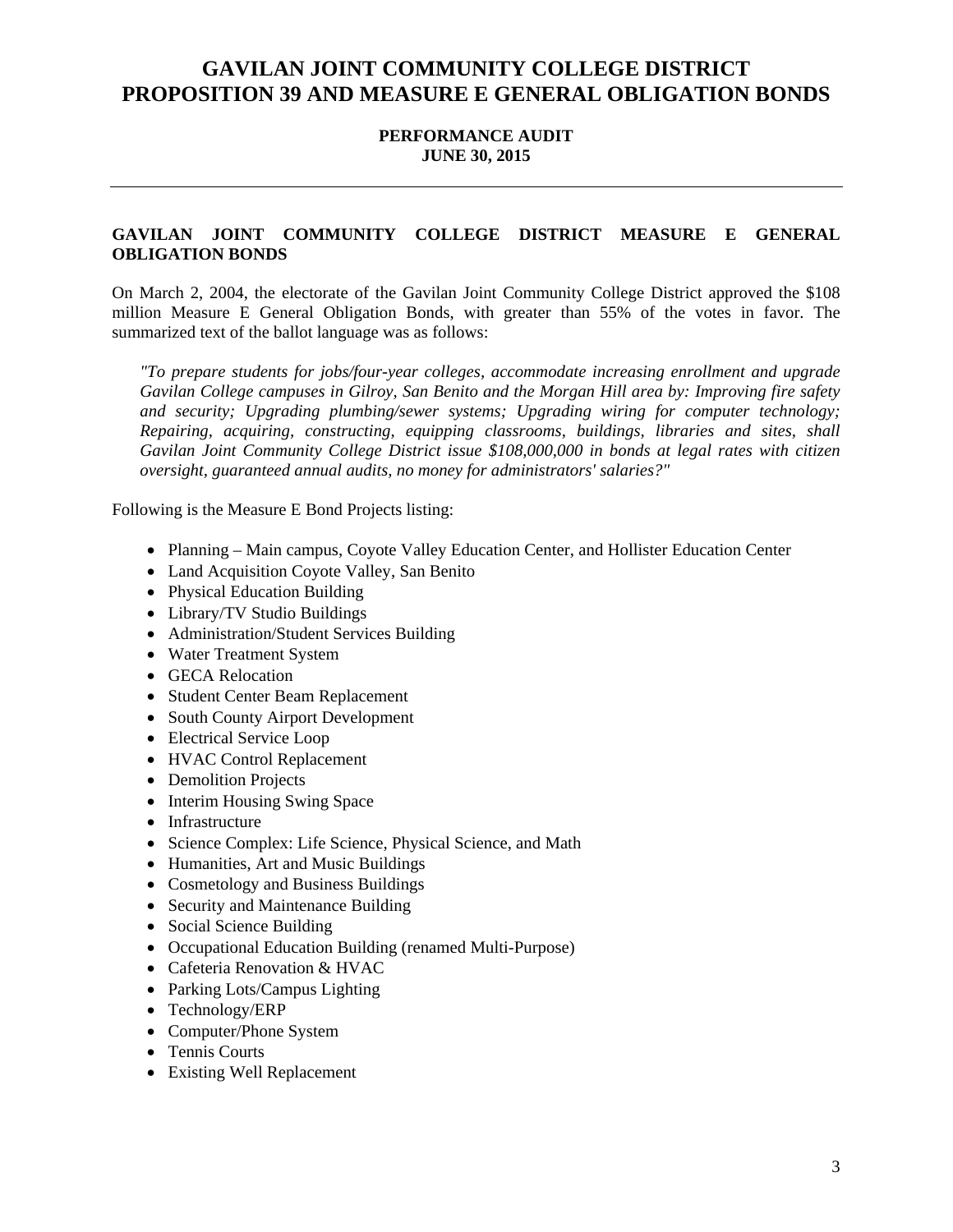#### **PERFORMANCE AUDIT JUNE 30, 2015**

In June 2004, the District issued \$29,170,000 of General Obligation Bonds, 2004 Series A, and \$830,000 of General Obligation Bonds, 2004 Series B. The Bonds were issued to finance the construction and modernization of District facilities and to refund certain lease obligations. In April 2012, the District refunded \$22,770,000 of the 2004 Series A General Obligation Bonds through the issuance of the 2012 Series A and Series B General Obligation Refunding Bonds. The Refunding Bonds mature through August 2024 and August 2028, respectively, and bear interest at rates ranging from 2.000% to 5.000%. The remaining 2004 Series A Bonds mature through 2028 and bear interest at rates ranging from 2.000% to 5.375%. The 2004 Series B Bonds matured on August 1, 2006.

In December 2007, the District issued \$50,000,000 of General Obligation Bonds, 2004 Series C. The Bonds were issued to finance the construction and modernization of District facilities, the acquisition of equipment, and to pay the costs of issuance associated with the Bonds. The Bonds mature through 2032 and bear interest at rates ranging from 4.000% to 5.000%.

In May 2011, the District issued \$28,000,000 of General Obligation Bonds, 2004 Series D. The Bonds were issued to finance the construction and modernization of District facilities, the acquisition of equipment, and to pay the costs of issuance associated with the Bonds. The Bonds mature through August 2035 and bear interest at rates ranging from 2.000% to 5.750%.

The financial activity related to the use of the proceeds of the Measure E General Obligation Bonds is recorded in the District's Financial Activity Report for Fund 600 (Measure E Construction Bond Fund) in the District's financial statements. The District has established a separate debt service fund to account for the collection and remittance of bond principal and interest payments. Additional information on the bonds' payment schedules can be found in the District's financial statements.

### **PROCEDURES PERFORMED**

We obtained the Measure E Construction Bond Fund general ledger and the project expenditure detail reports prepared by the District for the fiscal year ended June 30, 2015. Within the year audited, we obtained the actual invoices and other supporting documentation for a sample of expenditures to ensure compliance with Proposition 39 and Measure E General Obligation Bond funding. We performed the following procedures:

- We reviewed the list of projects being performed to verify that the list of intended projects is consistent with the District's Measure E Bond Projects Listing.
- We verified that the District created the required capital outlay fund in order to account for the bond proceeds and expenditures, and that proceeds from the sale of the bonds were deposited in this fund.
- We selected a sample of expenditures in the fiscal year ended June 30, 2015, and reviewed supporting documentation to ensure that funds were properly expended on the specific projects outlined on the publicized list and met the requirements for bidding, if applicable.
- We verified that funds were used for the construction, acquisition, furnishing, and equipping of District facilities, and we verified that funding was not used for salaries of school administrators or other operating expenses of the District.